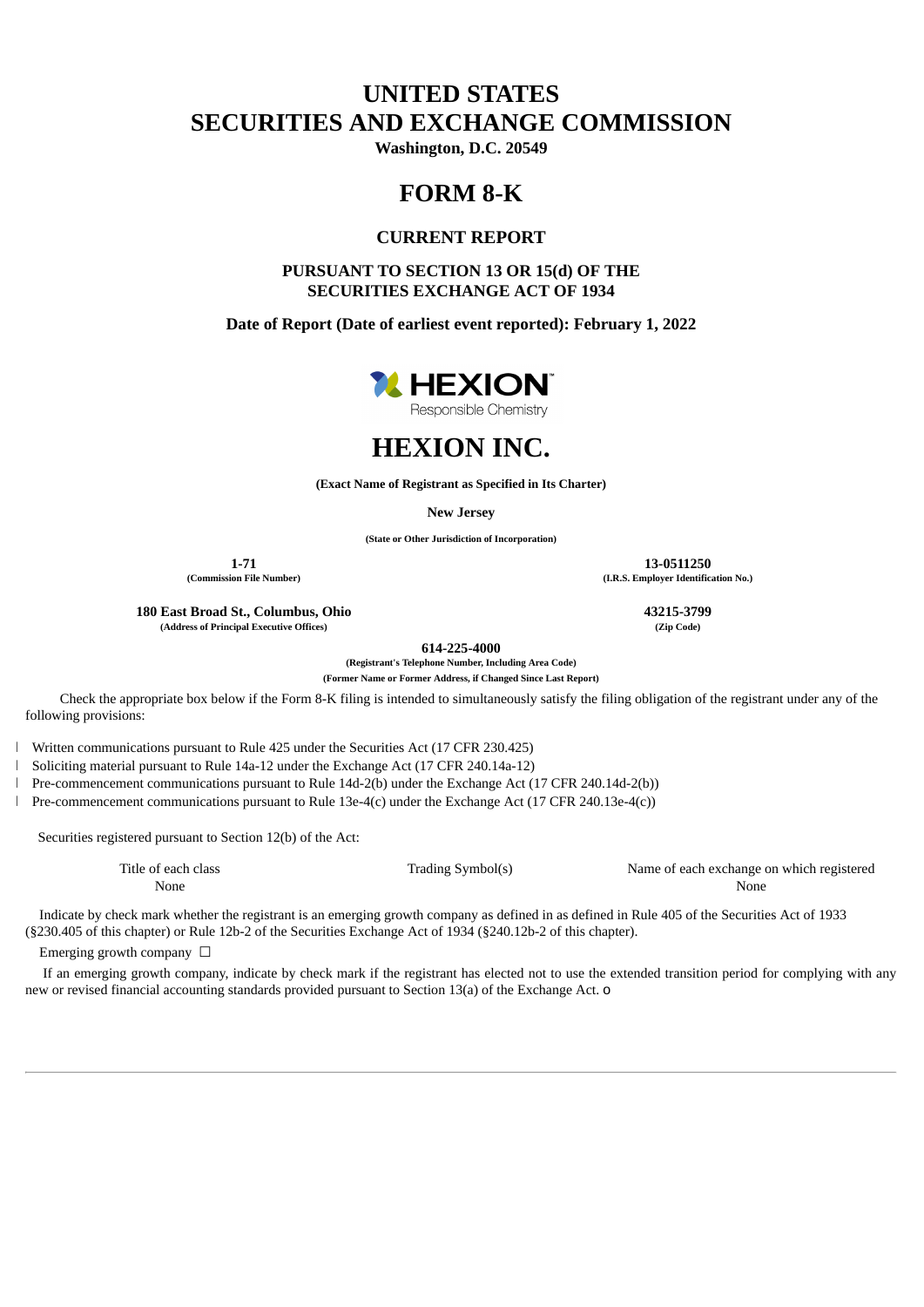### **Item 2.01 Completion of Acquisition or Disposition of Assets**

On February 1, 2022, Hexion Holdings Corporation, the indirect parent of Hexion Inc. (the "Company"), completed the sale of its epoxy-based Coatings and Composite businesses, which includes the epoxy specialty resins and base epoxy resins and intermediates product lines (together, the "Epoxy Business") for approximately \$1.2 billion to Westlake Chemical Corporation (NYSE: WLK) ("Westlake").

### **Item 8.01 Other Events**

On February 1, 2022, the Company issued a press release announcing it has completed the sale of the Epoxy Business to Westlake. A copy of the press release is attached hereto as Exhibit 99.1 and is incorporated herein by reference.

### **Item 9.01 Exhibits**

(d) Exhibits

| <b>Exhibit No.</b> | <b>Description</b>                                                                                                 |
|--------------------|--------------------------------------------------------------------------------------------------------------------|
| 99.1               | News Release dated February, 1 2022 titled "Hexion Holdings Completes Sale of Epoxy Business to Westlake Chemical" |
| 104                | Cover Page Interactive Data File, formatted in Inline XBRL and included as Exhibit 101.                            |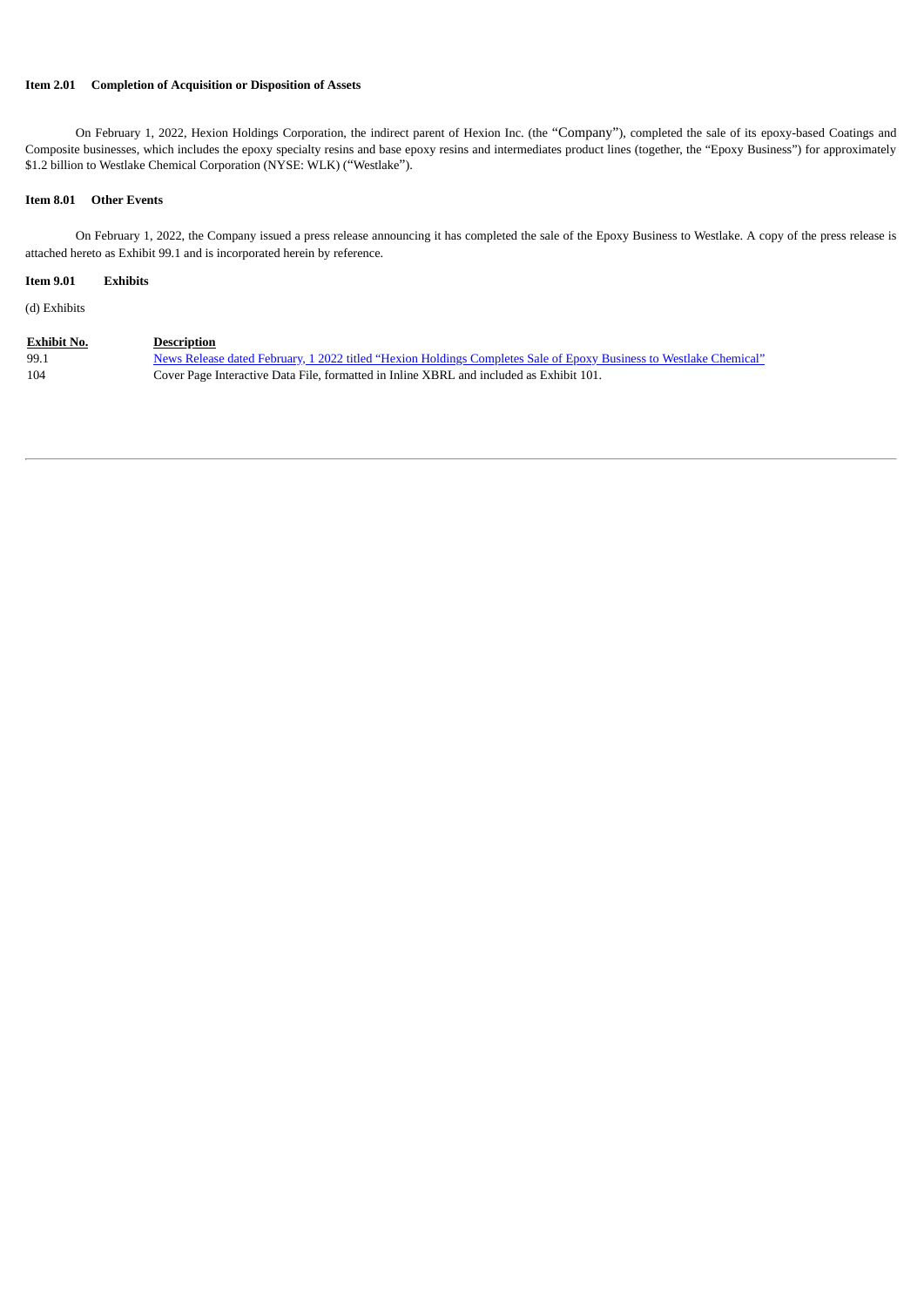### **SIGNATURE**

Pursuant to the requirements of the Securities Exchange Act of 1934, the Registrant has duly caused this report to be signed on its behalf by the undersigned thereunto duly authorized.

HEXION INC.

Date: February 1, 2022 75/ George F. Knight

George F. Knight

Executive Vice President, Chief Financial Officer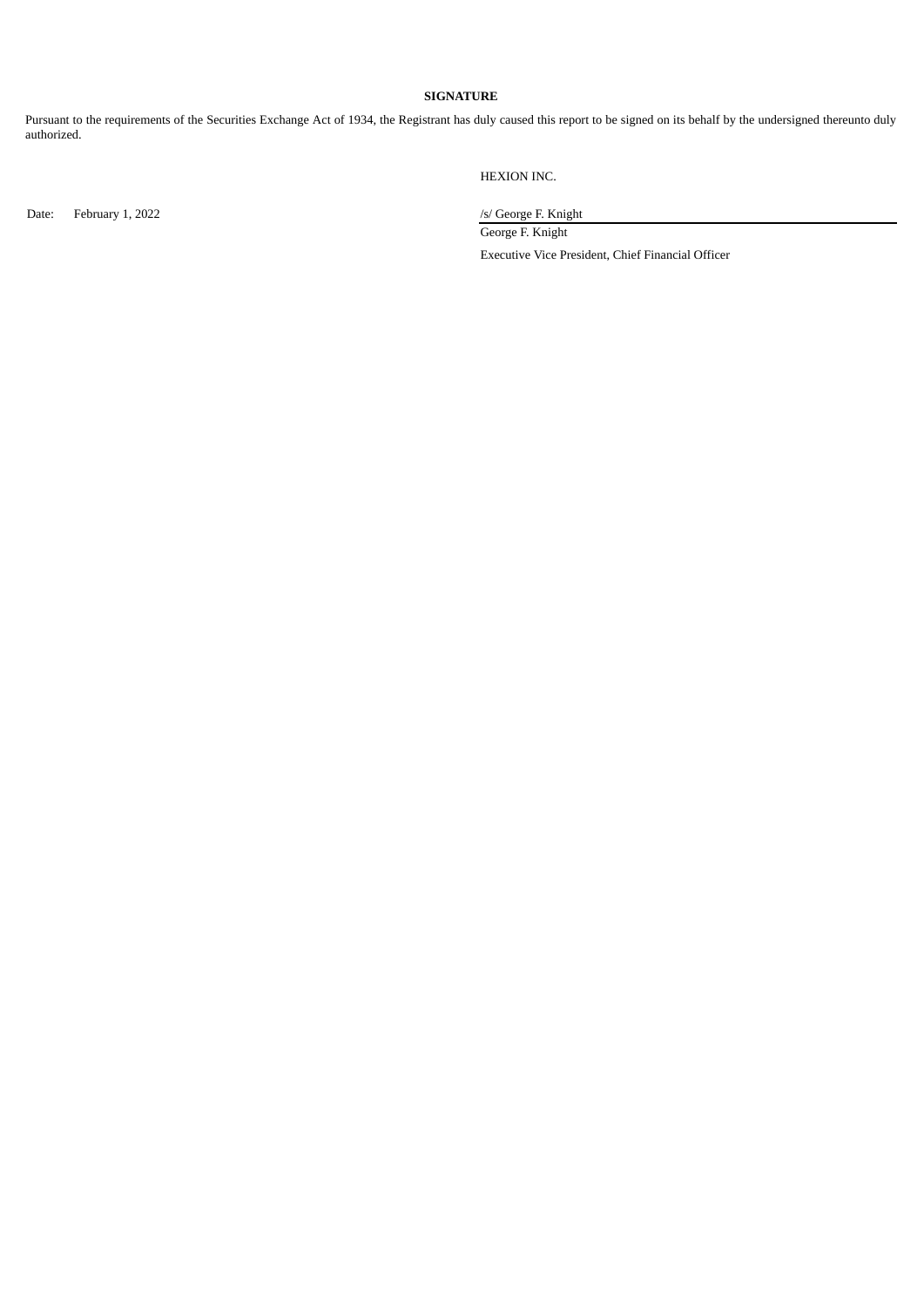<span id="page-3-0"></span>

**Hexion Inc.** 180 East Broad Street Columbus, OH 43215 hexion.com

## NEWS RELEASE

### **FOR IMMEDIATE RELEASE**

### **Hexion Holdings Completes Sale of Epoxy Businesses to Westlake Chemical**

COLUMBUS, Ohio - (February 1, 2022) - Hexion Holdings Corporation ("Hexion" or the "Company") today announced that it has completed the sale of its epoxy-based Coatings and Composite businesses, which includes the epoxy specialty resins and base epoxy resins and intermediates product lines (together, the "Epoxy Business") for approximately \$1.2 billion to Westlake Chemical Corporation (NYSE: WLK).

Commenting on the transaction, Craig Rogerson, Chairman, President and Chief Executive Officer, said: "We are pleased to complete the sale of our Epoxy Business as part of our strategic efforts to maximize value for our shareholders and take actions that are in the best interests of all of our stakeholders. On behalf of everyone at Hexion, I would like to thank the epoxy team again for their many contributions and I am confident they will have continued success with Westlake as Epoxy's new owner."

With the completion of the transaction, Hexion consists of the Company's existing Adhesives and Versatic™ Acids and Derivatives product lines. Hexion plans to continue to build on its strong momentum, driven primarily by strong new residential construction and remodeling demand in North America, continued capacity expansion progress and gains from innovative new products, as well as the need for more sustainable building and coatings materials.

Also, as previously announced in December 2021, Hexion Holdings entered into a definitive agreement to be acquired by affiliates of American Securities LLC for \$30.00 per share in cash. The closing of this transaction is conditioned upon the closing of the sale of the Epoxy business to Westlake Chemical Corporation and shareholder approval, which are both now complete, as well as regulatory approvals and satisfaction of other customary closing conditions. The acquisition is expected to close in the first half of 2022.

#### **Forward Looking Statements**

Certain statements in this press release are forward-looking statements within the meaning of and made pursuant to the safe harbor provisions of Section 27A of the Securities Act of 1933, as amended, and Section 21E of the Securities Exchange Act of 1934, as amended. In addition, our management may from time to time make oral forward-looking statements. All statements, other than statements of historical facts, are forward-looking statements. Forwardlooking statements may be identified by the words "believe," "expect," "anticipate," "project," "might," "plan," "estimate," "may," "will," "could," "should," "seek" or "intend" and similar expressions. Forward-looking statements reflect our current expectations and assumptions regarding our business, the economy and other future events and conditions and are based on currently available financial, economic and competitive data and our current business plans. Actual results could vary materially depending on risks and uncertainties that may affect our operations, markets, services, prices and other factors as discussed in the Risk Factors section of our filings with the Securities and Exchange Commission (the "SEC"). While we believe our assumptions are reasonable, we caution you against relying on any forward-looking statements as it is very difficult to predict the impact of known factors, and it is impossible for us to anticipate all factors that could affect our actual results. Important factors that could cause actual results to differ materially from those in the forward-looking statements include, but are not limited to, a weakening of global economic and financial conditions, interruptions in the supply of or increased cost of raw